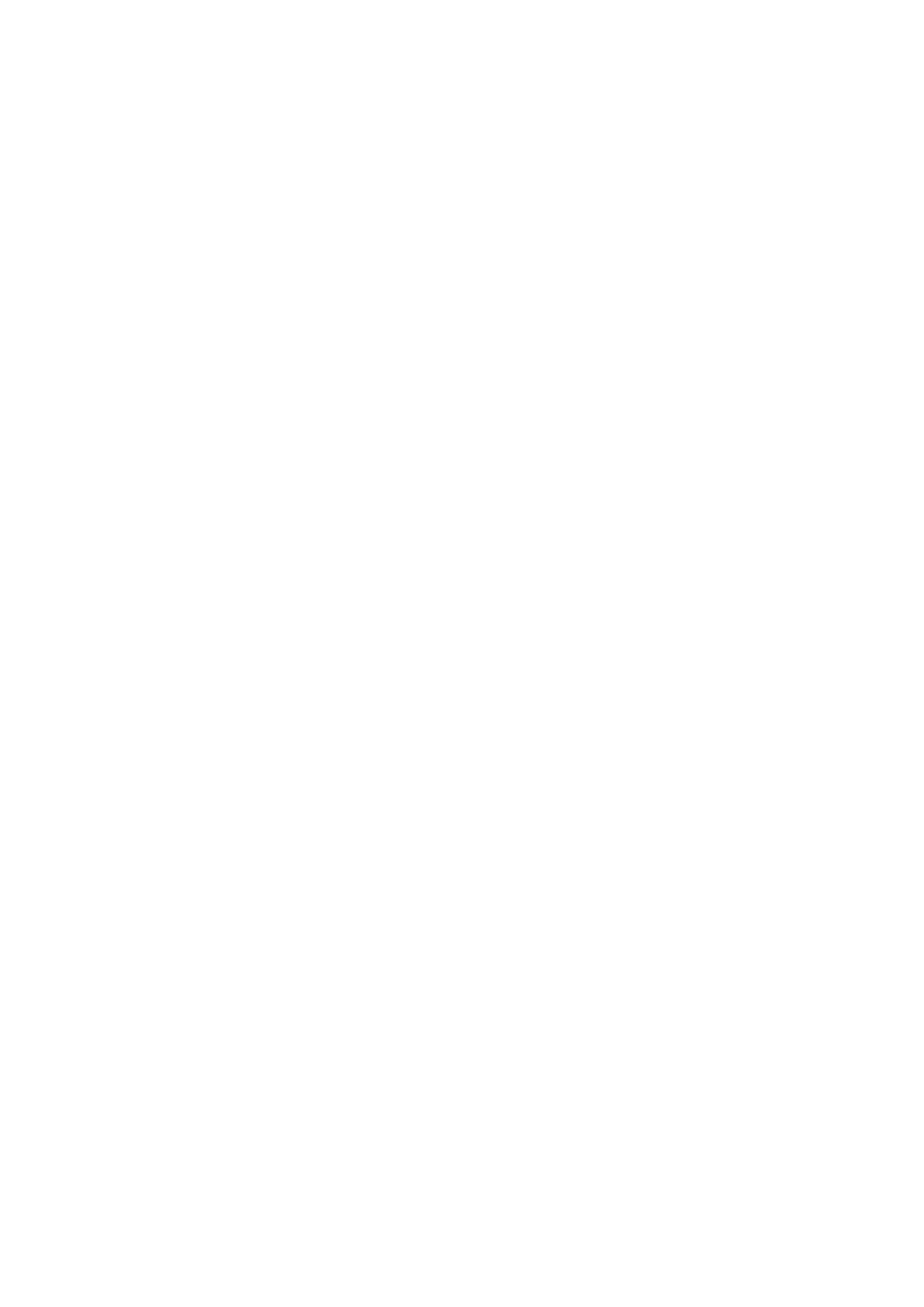

## **I INTRODUCTION**

All fossil fuels, coal, petroleum, and natural gas, contain carbon and hydrogen and were the remains of organic matter produced by photosynthesis which occurred as a result of millions of years of geological evolution. These fuels are nonrenewable and will ultimately be come to an end. As they rely upon limited resources and their distributions on earth are greatly restricted in certain areas of the world, they will become expensive. In addition, energy production from fossil fuels including coal, petroleum and natural gas via combustion irreversibly damages the environment with pollutants and causes greenhouse gas emission [1]. In order to maintain the future of the world with a cleaner environment, renewable energy is the only choice compared to other energy sources. Renewable energy sources include solar energy, wind energy, geothermal energy, nuclear energy, ocean energy, hydrogen, and biomass [2]. Biomass is the chemically stored energy in plant and animal tissues, which can be used as an alternative fuel. It is regarded as one of the most important resources on the earth. Besides a biological sustenance for ecosystem, biomass has a wide area of use from fabrics, medicines, valuable chemicals to construction materials [3].

The chemical composition of biomass depends greatly on the various types of tissues found in plant and animal species. In general, plant structure is composed of long-chain polysaccharides, a shortchain polysaccharides, and amorphous complex phenolic compounds. The polysaccharide fraction consists of glucose monomers linked together in long chains or polymers [4-5]. Biomass used in order to obtain energy includes herbaceous and woody energy crops, forestry crops and their residues, industrial residues, animal and food residues, municipal solid waste and sewage. The process of conversing these sources of biomass with the purpose of energy into valuable products can be classified as two categories: biological conversion and thermal conversion. The thermal biomass conversion process can be divided into four main groups: combustion, liquefaction, pyrolysis, and gasification [6-9]. Among these conversion processes, pyrolysis, thermal decomposition of biomass in the inert atmosphere, is a promising technology for liquid oil production, biochar and gases [10]. Bio-oil obtained from the pyrolysis of biomass contains so many simple and complex compounds from aliphatics, furans to oxygenates and inorganics species. Pyrolysis gas comprises mainly of  $CO<sub>2</sub>$ , CO, CH<sub>4</sub> and H<sub>2</sub> and some other light hydrocarbons. Biochar mainly contains elemental carbon and carbonaceous compounds along with hydrogen and various inorganic species in small quantities [9]. The term thermal analysis (TA) is a general term describing analytical instrumental technique which analyzes the behavior of a substance as a function of varying time and temperature. The most basic thermal analysis techniques are differential scanning calorimetry (DSC), differential thermal analysis (DTA), thermomechanical analysis (TMA), thermo-optical analysis (TOA) and thermogravimetric analysis. Thermogravimetric anlaysis or thermal gravimetric analysis (TGA) is a technique used for determining the overall mass of the analyte as a temperaturedependent property in a controlled atmosphere. The kinetic analysis of biomass can be carried out under different types of temperature programs, such as isothermal [11], and non-isothermal [12-13]. These types of the temperature programs entail handling the data to regress the kinetic parameters using different methods [14]. According to the atmosphere used, thermo-gravimetric analysis is employed frequently as an analytical method under nitrogen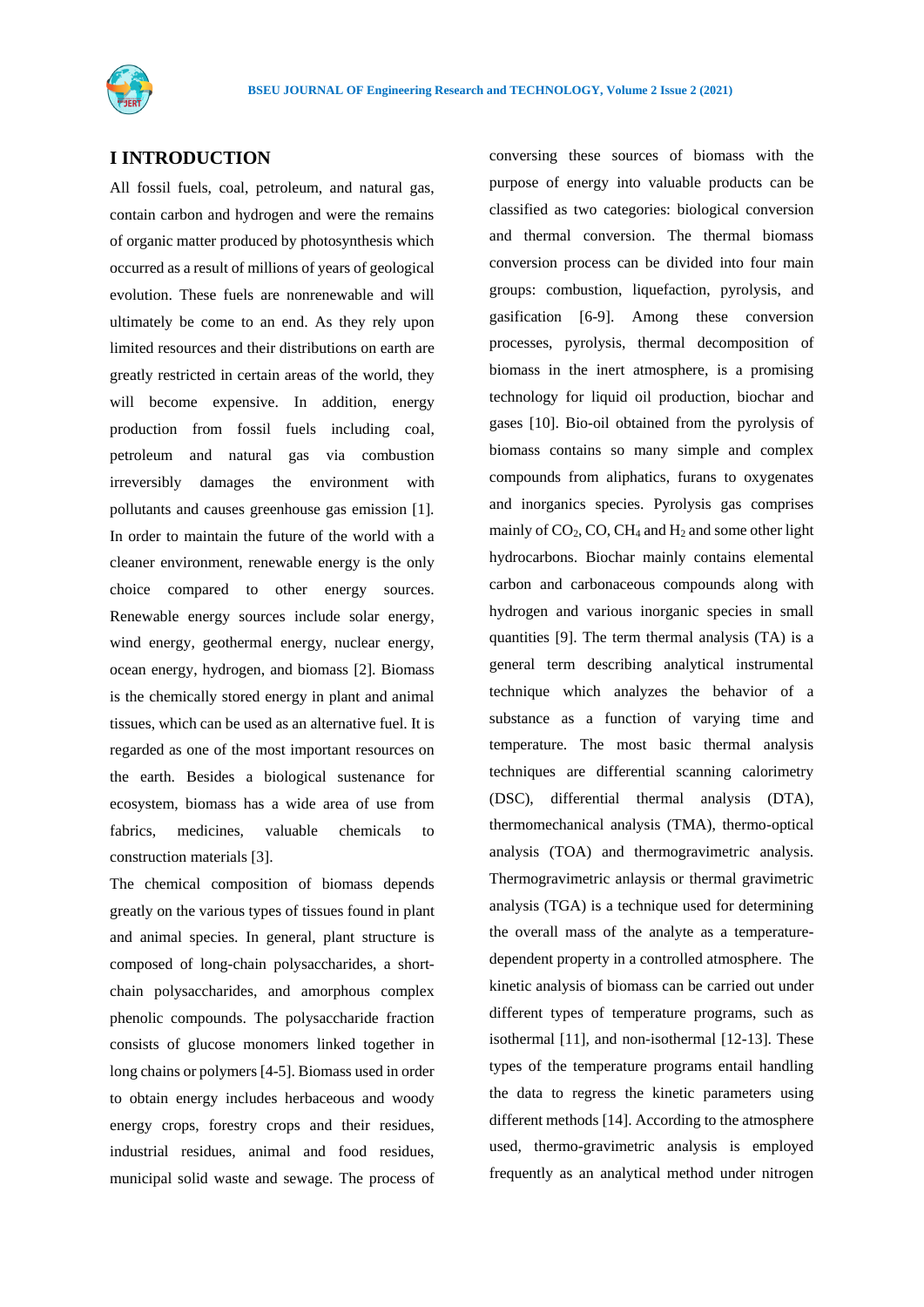[13], oxygen [15], air [16], helium [17], and argon [18-19] atmospheres. Empirical kinetics classified as a one-step single model [20], competing model [21], parallel model [22], or parallel-series model [23, 24] have also lately been used in various pyrolysis studies. Many researchers have investigated the pyrolysis kinetics of energy crops [25-27] and agricultural residues [28-30].

There have in general been two different of methods using non-isothermal data to evaluate the kinetic parameters used in the following equation known as the Arrhenius equation.

$$
\frac{dm}{dt} = -Ae^{-E/RT}m\tag{1}
$$

where m is weight fraction, t the reaction time, A the pre-exponential or frequency factor, E the activation energy, T the absolute temperature and R is the universal gas constant. In order to solve Eq. (1) one of the methods used directly requires a linearization of the Eq. (1) by dividing by the mass and then taking the logarithm or natural logarithm of both sides. The resulting equation is shown Eq. (2) and is known as the derivative method.

$$
ln\left(-\left[\frac{dm}{dt}\right]/m\right) = ln\ (A) - \frac{E}{RT} \tag{2}
$$

Eq.(2) is a linearized form and when  $ln\left(-\left[\frac{dm}{dt}\right]/m\right)$ is plotted on the ordinate and 1/T is plotted on the abscissa, the graph will yield a straight line when the thermal decomposition reaction is first-order. The slope of this line gives the activation energy, and the pre-exponential factor can be calculated from the ordinate intercept. The most frequently used method for calculating kinetic parameters from nonisothermal data is to employ an integral method. This method is much simpler than the derivative. Integrating the right-hand side of Eq. (1) has no analytical solution and for the exact solution, there are many methods reported in the literature. One of the methods is the Coats and Redfern method which employs an approach of the integral form of an infinite sum [14,31].

In this study, the pyrolysis behavior of the stalks of an energy crop, Cynara Cardunculus was investigated by means of thermogravimetric analysis (TGA). The kinetic parameters, A, and E of the biomass were calculated using the Coats-Redfern method.

### **II THERETICAL BACKGROUND**

One of the most applied kinetic models in the literature is the Coats-Redfern approximation [32- 42]. Because biomass is a multi-component material that is comprised of lignin and carbohydrates (cellulose and hemi-cellulose), it is not easy to investigate the different and complex pyrolysis reactions individually. A simple kinetic approach to modelize the scheme. Thermal decomposition of the biomass in a solid state is the one-step first order rate model [43]. The overall pyrolytic decomposition process can be simplified as

 $\text{Biomass} \longrightarrow \text{Char} + \text{Volatile}$  (3) The kinetic rate expression of the non-isothermal pyrolysis of a reaction (3) is dependent on the following equations [31].

$$
\frac{d\alpha}{dt} = kf(\alpha) \tag{4}
$$

$$
k = A \exp\left(-\frac{E}{RT}\right) \tag{5}
$$

$$
T = T_0 + \gamma t \tag{6}
$$

where  $\alpha$  is the fraction thermally decomposed,  $f(\alpha)$ a function depending on the degree of the reaction, k the reaction rate constant, t the reaction time,  $γ$  the linear heating rate and T is the absolute temperature.

Eqs. (4) and (6) can be arranged into the following equation.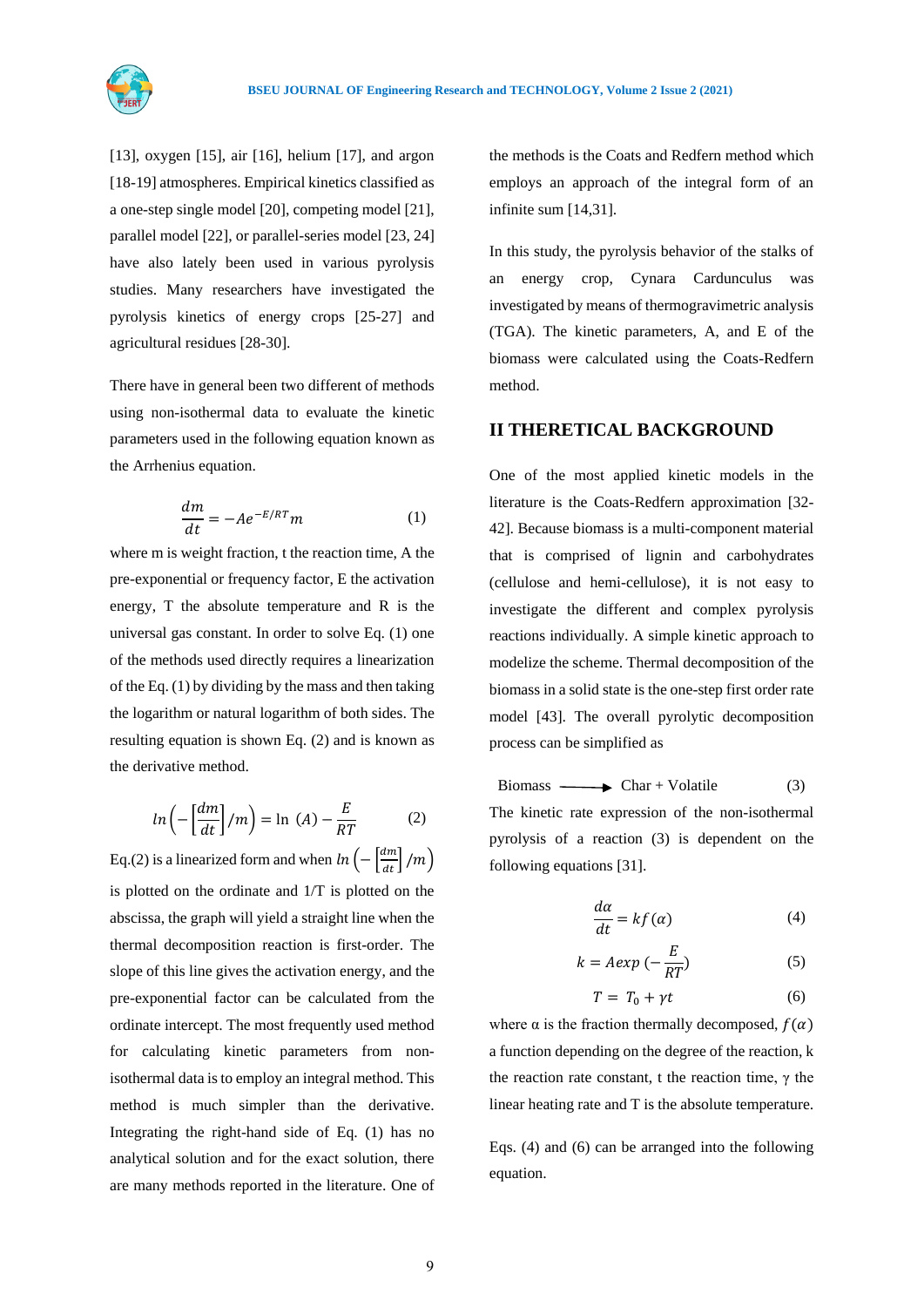

$$
\frac{d\alpha}{dt} = f(\alpha)\frac{A}{\gamma}\exp(-\frac{E}{RT})\tag{7}
$$

In this paper,  $\alpha$  is defined as  $m_0$ 

$$
\alpha = \frac{1 - m_i}{1 - m_0} \tag{8}
$$

where  $m_i$  and  $m_0$  are the instantaneous and the final values of the mass fractions, respectively.  $f(\alpha)$  can be defined as

$$
f(\alpha) = (1 - \alpha)^n \tag{9}
$$

Putting Eq. (9) into Eq. (7) yields

$$
\frac{d\alpha/dT}{(1-\alpha)^n} = \frac{A}{\gamma} \exp(-\frac{E}{RT})
$$
(10)

Coats and Redfern [31] integrated Eq (10) by expanding it into a series with boundary conditions of  $\alpha = 0$  for  $T = T_0$  and  $\alpha = \alpha$  for  $T = T$  for the boundary conditions. For  $n \neq 1$ , the result is

$$
\frac{1 - (1 - \alpha)^{1 - n}}{(1 - n)T^2} = \frac{AR}{\gamma E} \left( 1 - \frac{2RT}{E} \right) \exp(-\frac{E}{RT}) \tag{11}
$$

Assuming  $2RT/E \ll 1$  Eq. (11) can be simplified into the form

$$
ln\left(\frac{1 - (1 - \alpha)^{1 - n}}{(1 - n)T^2}\right) = ln\left(\frac{AR}{\gamma E}\right) - \left(\frac{E}{RT}\right) \quad (12)
$$

For  $n \neq 1$ , the integration of Eq. (12) yields

$$
ln\left(\frac{-ln(1-\alpha)}{T^2}\right) = ln\left(\frac{AR}{\gamma E}\right) - \left(\frac{E}{RT}\right) \tag{13}
$$

The basic assumptions in the above equation are that the reaction is completely kinetic controlled and pyrolysis conforms to a first order reaction. By using the  $\alpha$  values from the TGA data, a plot of left side of Eq. (13) versus  $1/T$  will yield straight lines. The values of the Pre-exponential factor (A) and the Activation energy (E) can be found from the ordinate intercept and the slope of this line [33].

## **III EXPERIMENTS**

### **III.I Preparation of biomass samples**

The authors sampled the stalks of an energy crop, Cynara Cardunculus. This is an abundant species in the Mediterranean region. Around 100 g of plant were brought to the laboratory, washed with ultrapure water and oven-dried for 24 hours at 100 °C. Dry samples were then grounded and sieved to pass through 250 μm mesh, then kept to the desiccators. The sieved sample was stored in plastic jars for experiments. All the thermal analysis was performed on this sample. The proximate analysis was carried out through the method in the American Society for Testing Materials (ASTM) (D 2016-74, D 1102-84, and E 870-82). The ultimate analysis was carried out using an element analyzer (LECO CHNS 932). Inorganic contents of the samples were performed using AAS-310 Flame Photometer. The calorific value of the samples was determined using Gallenkamp Auto Bomb Calorimeter. The results of the proximate, ultimate and inorganic elemental analysis of the biomass sample are shown in Table 1.

| п |  |  |  |
|---|--|--|--|
|---|--|--|--|

|         | Promimate, ultimate, and inorganic content of the biomass |  |  |
|---------|-----------------------------------------------------------|--|--|
| samples |                                                           |  |  |

| samples                                |                                |
|----------------------------------------|--------------------------------|
| Proximate analysis (wt%, dry ash free) |                                |
| Moisture                               | 6.79                           |
| Volatile matter                        | 72.16                          |
| Fixed carbon                           | 10.81                          |
| Ash                                    | 10.24                          |
| Ultimate analysis (wt%, dry ash free)  |                                |
| C                                      | 40.49                          |
| H                                      | 5.43                           |
| $\Omega$                               | 51.28                          |
| S                                      | Negligible                     |
| N                                      | 0.8                            |
| Emprical formula                       | $CH_{1.609}O_{0.949}N_{0.013}$ |
| Calorific value (MJ/kg)                |                                |
| Gross Calorific Value                  | 21.02                          |
| Main inorganic elements (ppm)          |                                |
| Ca                                     | 0.55                           |
| Mg                                     | 0.1                            |
| Fe                                     | 508                            |
| Zn                                     | 78                             |
| K                                      | 0.15                           |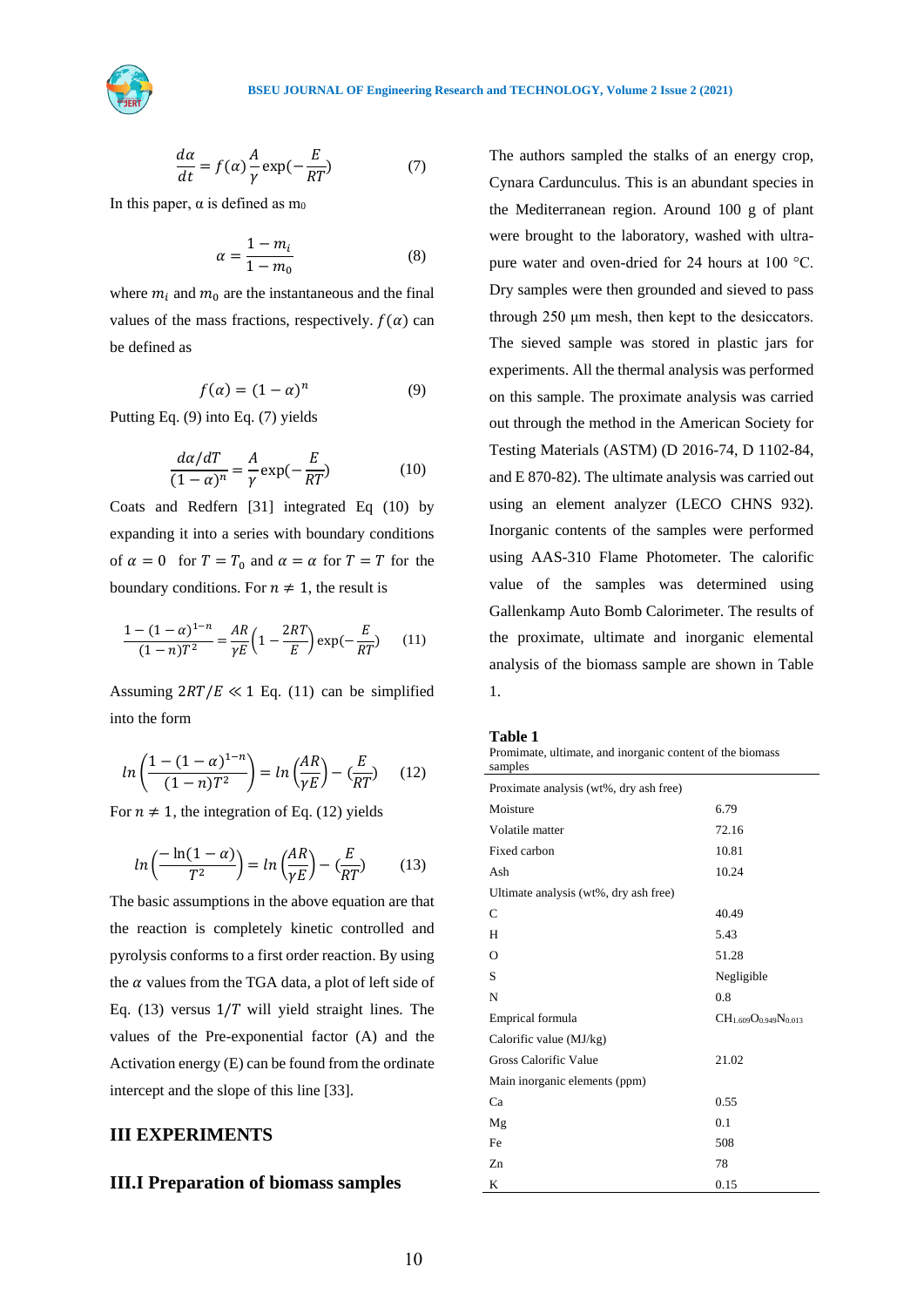

#### **III.II Thermogravimetric analysis**

A Shimadzu Simultaneous 60H apparatus was used to give the TG and DTG experimental data for biomass decomposition at different heating rates. The experiments were performed with a carrier flow rate of  $N_2$  50 ml/min. The heating rates were programmed at 5, 10, 20, and 30  $^{\circ}$ C min<sup>-1</sup>. Throughout the experiments, the mass loss (TG signal) and the rate of mass loss (DTG signal) as a function of temperature were simultaneously recorded, as the samples were exposed to a adjusted temperature program. Although many mathematical methods can be used to calculate the kinetic of solidstate reactions, the Coats-Redfern method, in this study, was employed to determine the kinetic parameters.

## **IV RESULTS AND DISCUSSIONS**

The TG weight loss curves of Cynara Cardunculus at different heating rates  $(5, 10, 20, \text{ and } 30 \degree \text{C/min})$ were obtained in order to study the effect of heating rates on non-isothermal kinetics (Figures 1-4) As can be seen from the Figures 1-4, the TG and DTG curves of the biomass at the different heating rates were similar, indicating three regions in the pyrolytic decomposition process. The TG and DTG results for each region in the pyrolysis of Cynara Cardunculus are shown in Table 2 for the heating rates of 5, 10, 20 and 30 °C min<sup>-1</sup>. The first region is below 200 °C, where the water retained and the absorbed gases in the plant volatilize. The moisture and gases release of the sample started at around 60 °C and was completed in the interval of 181-211 °C, depending on the heating rates. In the first region, very little mass losses were observed (2.5-3.3 %). As the heating rate increases the drying temperature zone also increases. At the end of this region, the main thermal degradation took place between 181 and 415

°C. As can be seen in the sharp devolatilization process, the TG curves of the sample indicate two overlapping peaks. It has been well reported in the literature that lignocellulosic biomass is composed mainly of cellulose, hemicellulose and lignin and these compositions have a considerable effect on the biomass pyrolysis [40-45].



Cardunculus obtained with a linear rate of 5 °C/min under nitrogen atmosphere



**Figure 2.** TGA and DTA curves of Cynara Cardunculus obtained with a linear rate of 10 °C/min under nitrogen atmosphere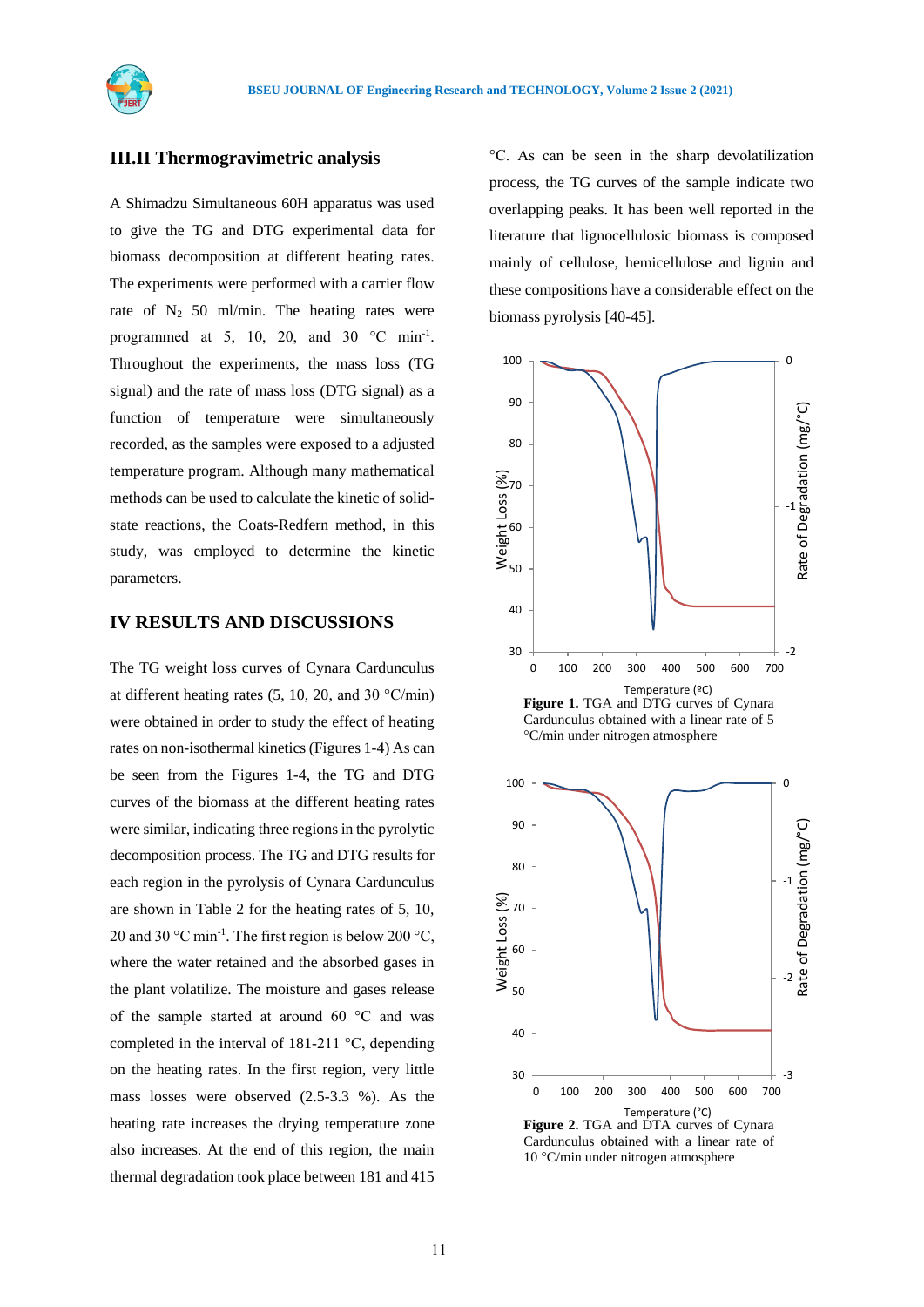



**Figure 3.** TGA and DTA curves of Cynara Cardunculus obtained with a linear rate of 20 °C/min under nitrogen atmosphere



The derivative thermogravimetric (DTG) analysis of Cynara Cardunculus revealed that the thermal degradation of this biomass in the interval of 200- 400 °C occurred in two peaks as shown in Figs. 1-4. The first peak occurred at 306-334 °C, while the second peak occurred at 348-379 °C, depending on the heating rates used. Wang et al. [46], Fernandez et al. [47], Moreira et al. [48], and Mansaray and

Ghaly [49] reported that three main constituents of biomass are chemically active and decompose thermocemically in the temperature range of 170- 340 °C for hemicellulose, 280-360 °C for cellulose and 260-490 °C for lignin.

#### **Table 2**

TG and DTG results of cynara cardunculus ( $T_{\text{max}}$  is the peak temperature corresponding to a maximum mass loss for hemicellulose and cellulose, respectively,;  $T_f$  is the final temperature of the process; DTG<sub>max</sub> is the largest value in the thermal decomposition process; and  $T_{DTGmax}$  is the temperature belonging to  $\widehat{\text{DTG}}_{\text{max}}$ ; and R<sub>s</sub> final residue at 700 °C)

| Heating rate (°C min <sup>-1</sup> )                   | 5     | 10             | 20    | 30    |
|--------------------------------------------------------|-------|----------------|-------|-------|
|                                                        |       |                |       |       |
| Region 1                                               |       |                |       |       |
| Weight Loss (%)                                        | 3.3   | 3              | 2.7   | 2.5   |
| Initial weight loss<br>temperature                     | 60    | 65             | 67    | 68    |
| Maximum weight loss<br>temperature                     | 84    | 89             | 101   | 103   |
| Final weight loss<br>temperature                       | 181   | 183            | 205   | 211   |
|                                                        |       |                |       |       |
| Region 2                                               |       |                |       |       |
| Weight Loss $(\%)$                                     | 52.85 | 52.97          | 53.14 | 54.01 |
| Initial weight loss<br>temperature                     | 181   | 183            | 205   | 211   |
| $T_{\text{max1}}$ (°C)                                 | 306   | 311            | 319   | 334   |
| $\text{DTG}_{\text{max1}}$ (mg/°C)                     | 1.242 | 1.327          | 1.724 | 2.124 |
| Maximum weight loss<br>temperature $(T_{\text{max2}})$ | 348   | 354            | 361   | 379   |
| $\text{DTG}_{\text{max2}}$ (mg/°C)                     | 1.843 | 2.426          | 3.131 | 5.128 |
| Final weight loss<br>temperature $(T_f)$               | 402   | 405            | 412   | 415   |
|                                                        |       |                |       |       |
| Region 3                                               |       |                |       |       |
| Weight Loss $(\%)$                                     | 1.16  | $\overline{c}$ | 2.2   | 2.3   |
| Initial weight loss<br>temperature                     | 402   | 405            | 412   | 415   |
| Final weight loss<br>temperature $(T_f)$               | 454   | 462            | 471   | 477   |
| Residue, % R <sub>s</sub>                              | 38.47 | 39.15          | 39.89 | 41.03 |

Accordingly, the first step of weight loss in the second region could be ascribed to the thermal decomposition of hemicellulose and the first stages of cellulose, while the second thermal degradation step in this region belongs to the final stages of cellulose decomposition and the first stages of lignin decomposition. Therefore, the first peak corresponds to hemicellulose (306-334  $^{\circ}$ C) and the second one corresponds to cellulose  $(348-379 \degree C)$ . The peak belonging to lignin is entirely overlapped by the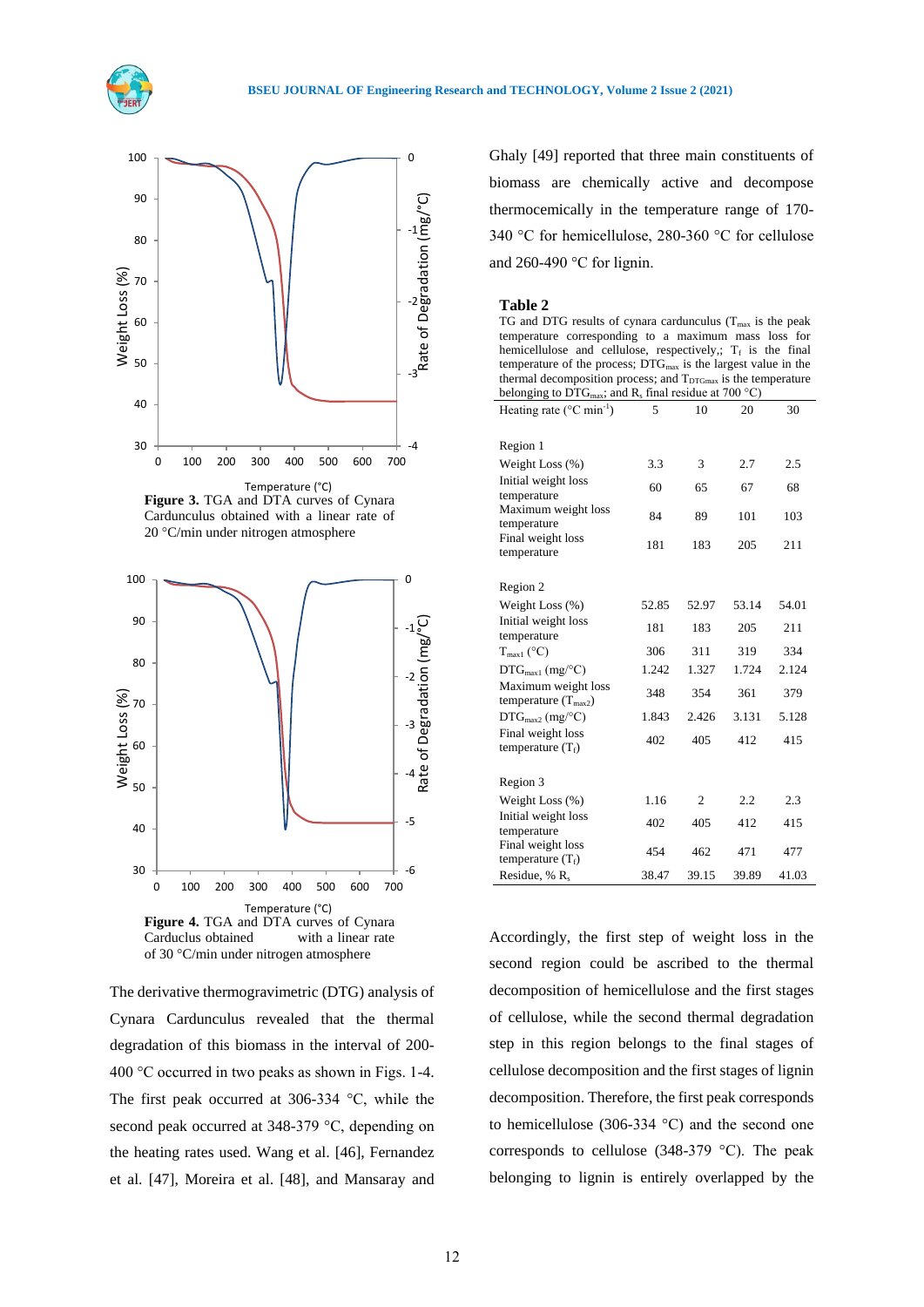

other two peaks. The cellulose thermal degradation was almost completed. It can be observed from Table 2 that it is clearly seen that the heating rates have a considerable effect on the maximum wieght loss and the rate of decomposition and also shift the wieght loss and rate of decomposition to higher temperatures. This can be ascribed to the increase in the rate of heat transfer and the longer exposure of the biomass particles to a particular temperature along with elevating heating rates. Thermal degradation percentages in the second region obtained at the final temperatures have been found to be very close  $(52.85-54.01)$  %). No significant differences have been observed in thermal degradation for the experiments carried out at the heating rates of 5, 10, 20 and 30  $^{\circ}$ C min<sup>-1</sup>. Between the temperatures of 390-415  $\degree$ C, a slow weight loss occurred. In the third region, over around 415 °C, the TG curves obtained at different heating rates reaches a common plateau value, approximately 40 wt%. Similar results were reported by Singh et al. [37] and Ali et al. [40] for banana leaves and Malaysian wood species, respectively.

In order to evaluate the decomposition kinetics of biomass particles, the kinetic parameters were calculated by applying Eq. (13) introduced and derived in Section II. Figure 5 shows that the plot of  $-\ln\frac{-\ln(1-\alpha)}{T^2}$  versus 1/T, indicating that the thermal decomposition reaction of Cynara Cardunculus could be assumed by a first order reaction in the studied temperature region for every heating rate from the slope and ordinate intercept of the line, the values of the Activation Energy, E, and Preexponential Factor, A, can be obtained. Table 3 indicates the Arrhenius parameters of thermal decomposition kinetics of Cynara Cardunculus at four different heating rates, using the Coats-Redfern method.

As can be seen from Table 3, all the regression coefficients  $(R^2)$  are larger than 0.998, which shows that the first order reaction model assumed conforms to the experimental data very well in the studied temperature zone. The heating rates have some impact on Arrhenius parameters, i.e. the activation energy and pre-exponential factor. The activation energy and pre-exponential factor rose from 61.13 KJ/mol and  $4.56 \times 10^7$  min<sup>-1</sup> to 66.44 KJ/mol and 8.63 x  $10^7$  min<sup>-1</sup>, respectively, with the increase of the heating rate from 5 to 30  $^{\circ}$ C min<sup>-1</sup>. This is attributed to the combined synergic effect of the heat transfer at different heating rates and thermal decomposition kinetics of Cynara Cardunculus [38- 45].



**Figure 5.** Plot of  $-\ln[-\ln(1-\alpha)/T^2]$  versus 1/T of Cynara Cardunculus pyrolysis at different heating rates

#### **Table 3**

| Kinetic Parameters of Cynara Cardunculus |  |
|------------------------------------------|--|
|------------------------------------------|--|

| Heating<br>Rate                | Studied<br>Temperature<br>Zone $(T_f -$<br>$T_{max1}$ ) | dw<br>$\left(\frac{\ }{dt}\right)$ max2 | E        | A                                   | $\mathbb{R}^2$ |
|--------------------------------|---------------------------------------------------------|-----------------------------------------|----------|-------------------------------------|----------------|
| $(^{\circ}C \text{ min}^{-1})$ | $(^{\circ}C)$                                           | $(mg$ <sup>o</sup> C)                   | (KJ/mol) | $(min^{-1})$                        |                |
| 5                              | 306-402                                                 | 1.843                                   | 61.13    | 4.56x<br>10 <sup>7</sup>            | 0.999          |
| 10                             | 311-405                                                 | 2.426                                   | 64.12    | 5.12 x<br>10 <sup>7</sup>           | 0.998          |
| 20                             | 319-412                                                 | 3.131                                   | 65.21    | 6.29x<br>10 <sup>7</sup>            | 0.998          |
| 30                             | 334-415                                                 | 5.128                                   | 66.44    | $8.63 \text{ x}$<br>10 <sup>7</sup> | 0.999          |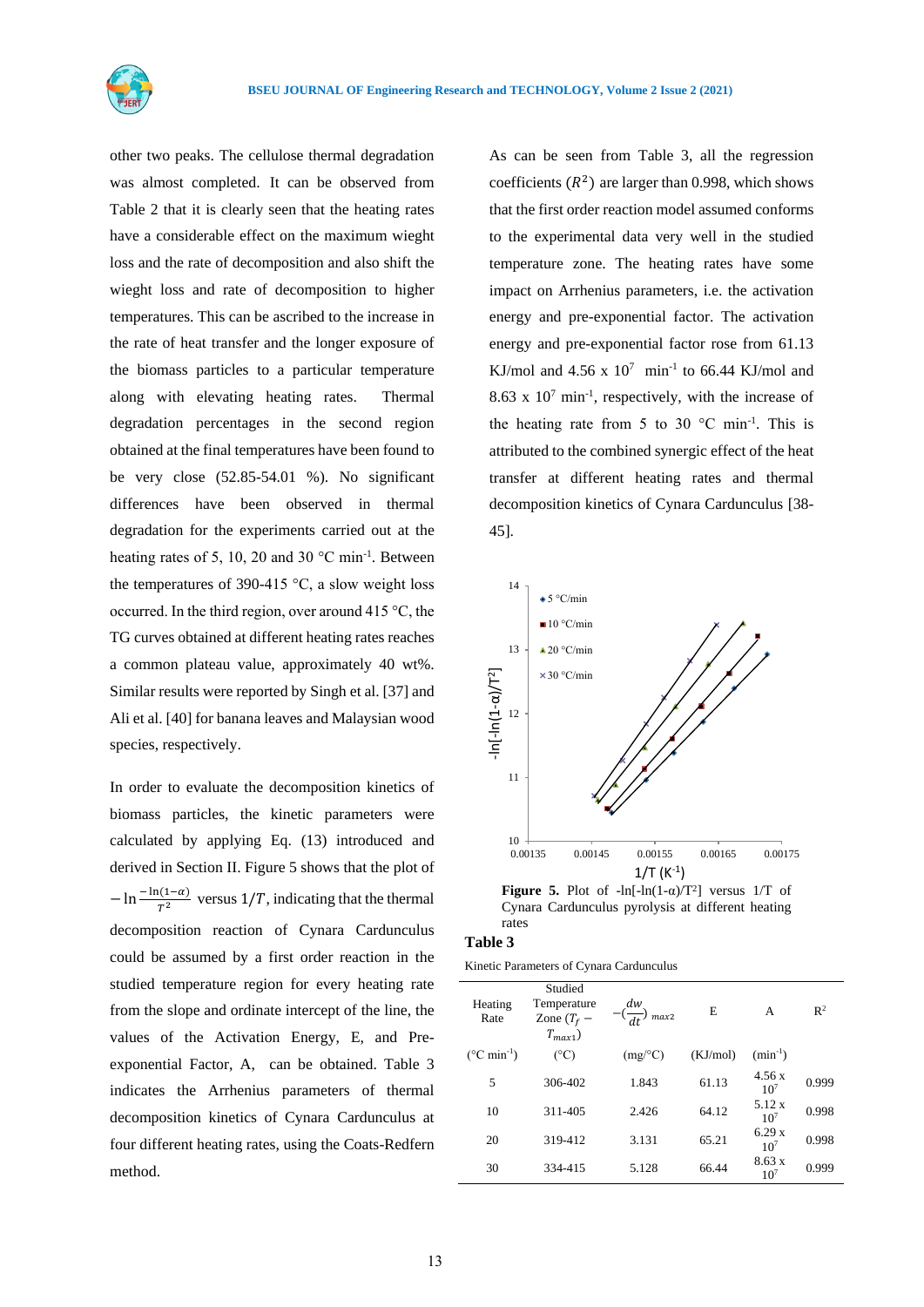

# **V CONCLUSIONS**

The thermogravimetric analysis helps investigate physical and chemical properties and thermal behavior of biomass sample. Evaluating the kinetic parameters also represents valuable information to design and operate more effective thermal conversion systems and optimum pyrolysis operating conditions. In this study, TGA and DTG data were employed under non-isothermal conditions at four different heating rates to investigate pyrolytic thermal decompostion of biomass (Cynara Cardunculus). The pyrolysis process of Cynara Cardunculus can be divided into three regions. The first region is a loss of moisture from the sample. The second region occurs around 181-415 °C and reflects largely the thermal degradation of cellulose, hemicellulose and lignin. In the third regions, the TG curves obtained at different heating rates reached a common value, approximately 40 wt%. The overall thermal degradation was observed in the range of 181 to 415 °C. The kinetics of Cynara Cardunculus thermal decomposition can successfully be modeled by a scheme consisting of single step decomposition reactions of three main components, cellulose, hemicellulose and lignin. The kinetic parameters were calculated with the Coats-Redfern method, depending on a first-order reaction. The regression analysis data of Cynara Cardunculus thermal decomposition fitted the fist-order kinetics very well  $({\sim}R^2 = 0.998)$  The Arrhenius parameters, Activation Energy (E) and Pre-exponential Factor (A) were calculated for the heating rates of 5, 10, 20 and 30 °C min-1 . The authors found that the values of the activation energy and pre-exponential factor were in the range of 61.13 to 66.44 KJ/mol and of 4.56 x  $10^7$  to 8.63 x  $10^7$  min<sup>-1</sup>, respectively, depending on the heating rates. The heating rate has

some effect on the thermal decomposition kinetics of Cynara Cardunculus.

## **REFERENCES**

[1] Z. Chen, X. Huang, C. Huang, Y. Yang, H. Yang, J. Zhang, T. Huang, "High atmospheric wet nitrogen deposition and major sources in two cities of Yangtze River Delta: Combustion-related NH<sup>3</sup> and non-fossil fuel  $NO<sub>x</sub>$ ", Science of The Total Environment, 806, 1, 150502, 2022.

[2] S. Yorgun, Y.E. Şimşek, "Fixed-Bed Pyrolysis of Miscanthus x giganteus: Product yields and Bio-Oil characterization", Energy Sources, 25, 79-90, 2003.

[3] Y. Feng, K. Qui, Z. Zhang, C. Li, M. Rahman, J. Cai, "Distributed activation energy model for lignocellulosic biomass torrefaction kinetics with combined heating program", Energy, Part C, 239, 1222228, 2022.

[4] R.M. Roewell, "The chemistry of solid wood. ACS Advances in Chemistry Series", No: 207 Washington, DC: American Chemical Society, 1984.

[5] X.U. Wang, J.E. Nie, N.D. Zao, ND, Y.C. Hou, Y.R. Guo, S. Li, Q.J. Pan, "Experimental and firstprinciple computational exploration on biomass cellulose/magnesium hydroxide composite: Local structure, interfacial interaction and antibacterial property", International Journal of Biological Macromolecules, 19, 584-590, 2021.

[6] D.O. Glushkov, G.S. Nyashina, R. Anand, P.A. Strizhak, "Composition of gas produced from the direct combustion and pyrolysis of biomass", [Process Safety and Environmental Protection,](https://www.sciencedirect.com/science/journal/09575820) 156, 43-56, 2021.

[7] M. Yang, J. Zhang, S. Zhong, T. Li, T. Lovas, H. Fatehi, X.S. Bai, "CFD modeling of biomass combustion and gasification in fluidized bed reactors using a distribution kernel method", Combustion and Flame, 236, 111744, 2022.

[8] S. Yorgun, Y.E. Şimşek, "Catalytic pyrolysis of miscanthus x giganteus over activated alumina", Bioresource Technology, 99, 8095-8100, 2008.

[9] D. Magelhas, F. Kazanc, "Influence of biomass thermal pre-treatment on the particulate matter formation during pulverized co-combustion with lignite coal", Fuel, 308, 122027, 2022.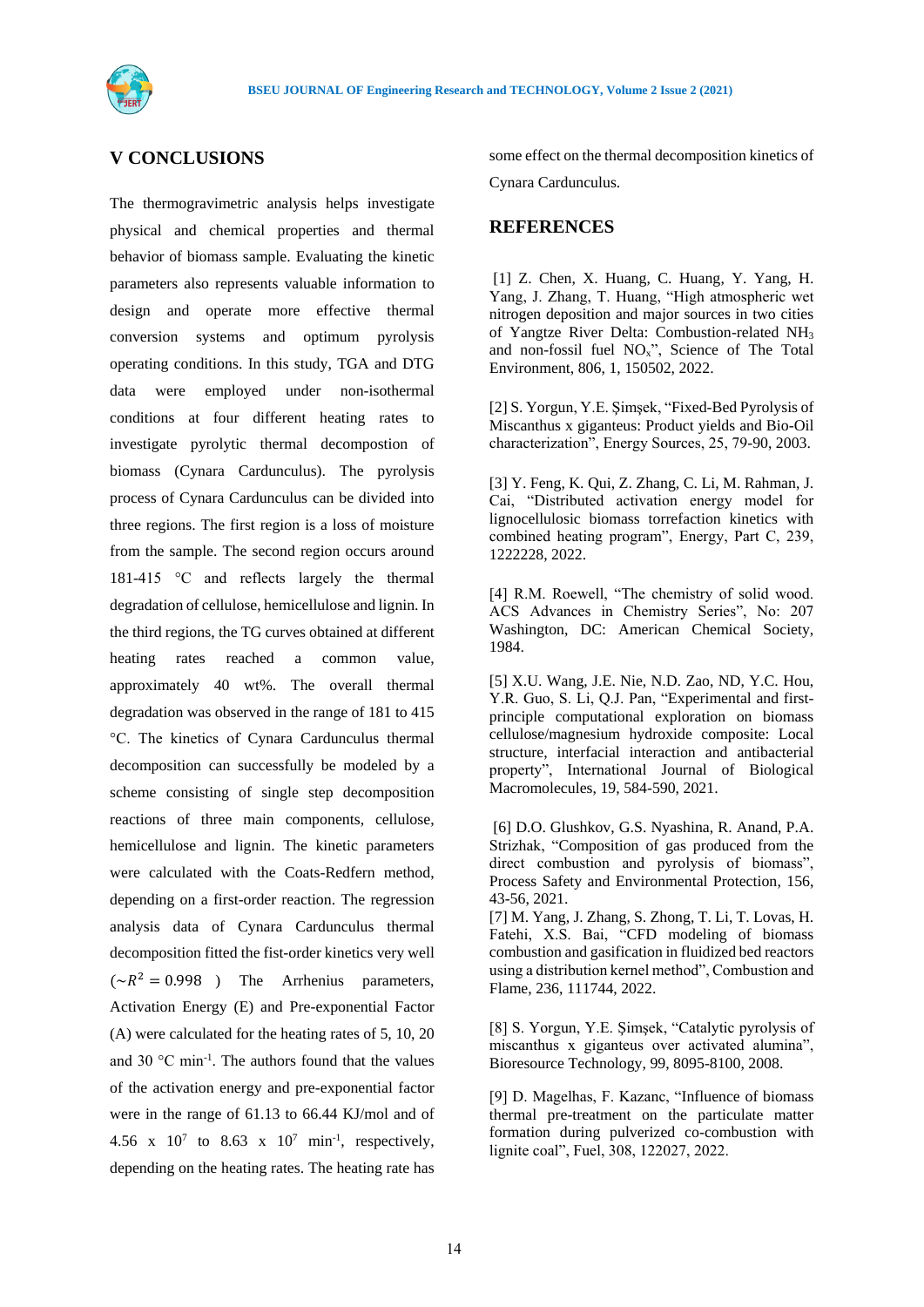[10] F. Abnisa, P.A. Alaba, "Recovery of liquid fuel from fossil-based solid wastes via pyrolysis technique: A Review", [Journal of Environmental](https://www.sciencedirect.com/science/journal/22133437) [Chemical Engineering,](https://www.sciencedirect.com/science/journal/22133437) 106593, 2021 (In Press, Journal Pre-proof).

[11] J. Li, B. Dou, H. Zhang, B. Zhang, H. Chen, Y. Xu, "Thermochemical characteristics and nonisothermal kinetics of camphor biomass waste", [Journal of Environmental Chemical Engineering,](https://www.sciencedirect.com/science/journal/22133437) 9, 4, 105311, 2021.

[12] J.J. Chew, M. Soh, J. Sunarso, S.T. Yong, V. Doshi, S. Bhattacharya, "Isothermal kinetic study of  $CO<sub>2</sub>$  gasification of torrefied oil palm biomass", Biomass and Bioenergy, 134, 105487, 2020.

[13] Y. Rahib, B. Sarh, S. Bostyn, S. Bonnamy, T. Boushaki, J. Chaoufi, J, "Non-isothermal kinetic analysis of the combustion of argan shell biomass", Materials Today: Proceedings, 24, 1, 11-16, 2020.

[14] R.S. Vaziri, M.U. Babler, "Modeling of slow pyrolysis of various biomass feedstock in a rotary drum using TGA data", Chemical Engineering Processing and Processing-process Intensification, 129, 95-102, 2018.

[15] C. Jaroenkhasemmeesuk, N. Tippayawong, N, "Thermal degradation kinetics of sawdust under intermediate heating rates", Applied Thermal Engineering, 103, 170-176, 2016.

[16] Y. Yan, P.T. Clough, E.J. Anthony, "Investigation of the apparent kinetics of air and oxy-fuel biomass combustion in a spout fluidisedbed reactor", [Chemical Engineering Research and](https://www.sciencedirect.com/science/journal/02638762) [Design,](https://www.sciencedirect.com/science/journal/02638762) 153, 276-283, 2020.

[17] S. Thompson, B.J. Howlin, C.A. Stone, I. Hamerton, "Exploring the thermal degradation mechanisms of some polybenzoxazines under ballistic heating conditions in helium and air", Polymer Degradation and Stability, 156, 180-192, 2018.

[18] A. Zaker, Z. Chen, M.Z. Uddin, "Catalytic pyrolysis of sewage sludge with HZSM5 and sludgederived activated char: A comparative study using TGA-MS and artificial neural networks", Journal of Environmental Chemical Engineering, 9, 5, 105891, 2021.

[19] Y. Chen, C. Zhang, J. Song, X. Shang, X. Chen, J. He, "The silicothermic reduction of magnesium in flowing argon and numerical simulation of novel

technology", Journal of Magnesium and Alloys, 8, 3, 752-760, 2020.

[20] Q.V. Bach, W.H. Chen, "Pyrolysis characteristics and kinetics of microalgae via thermogravimetric analysis (TGA): A state-of-theart review", 2017, Bioresource Technology, 88-100, 2017.

[21] V. Mortezaeikia, O. Tavakoli, M.S. Khodaparasti, "A review on kinetic study approach for pyrolysis of plastic wastes using thermogravimetric analysis", Journal of Analytical and Applied Pyrolysis, 160, 105340, 2021.

[22] E. Leng, Y. Guo, J. Chen, S. Liu, J. E, Y. Xue, "A comprehensive review on lignin pyrolysis: Mechanism, modeling and the effects of inherent metals in biomass", Fuel, 309, 122102, 2022.

[23] O.V. Bach, W.H. Chen, S. Chu, O. Skreberg, "Predictions of biochar yield and elemental composition during torrefaction of forest residues", Bioresource Technology, 215, 239-246, 2016.

[24] H. Liu, M.S. Ahmad, H. Alhummade, A. Elkamel, S. Sammak,B. Shen, "A hybrid kinetic and optimization approach for biomass pyrolysis: The hybrid scheme of the isoconversional methods, DAEM, and a parallel-reaction mechanism", Energy Conversion and Management, 208, 112531, 2020.

[25] M.T. Domingues, P. Madejon, M.J. Diaz, "Novel energy crops for Mediterranean contaminated lands: Valorization of Dittrichia viscosa and Silybum marianum biomass by pyrolysis", Chemosphere, 186, 968-976, 2017.

[26] S. Paniagua, S. Reyes, F. Lima, N. Pilipenko,L.F. Clavo, "Combustion of avocado crop residues: Effect of crop variety and nature of nutrients", Fuel, 291, 119660, 2021.

[27] I. Rodilla, M.L. Contreras, A. Bahillo, "Thermogravimetric and mass spectrometric (TG-MS) analysis of sub-bituminous coal-energy crops blends in N2, air and CO2/O2 atmospheres", Fuel, 215, 506-514, 2018.

[28] M. Nour, M. Amer, A. Elwardany, A. Attia, X. Li, S. Nada, "Pyrolysis, kinetics, and structural analyses of agricultural residues in Egypt: For future assessment of their energy potential", Cleaner Engineering and Technology, 2, 100080, 2021.

[29] K.M. Akkoli, P.B. Gangavati, M.R. Ingalagi, R.K. Chitgopkar, ["Assessment and Characterization](https://www.sciencedirect.com/science/article/pii/S2214785318311817)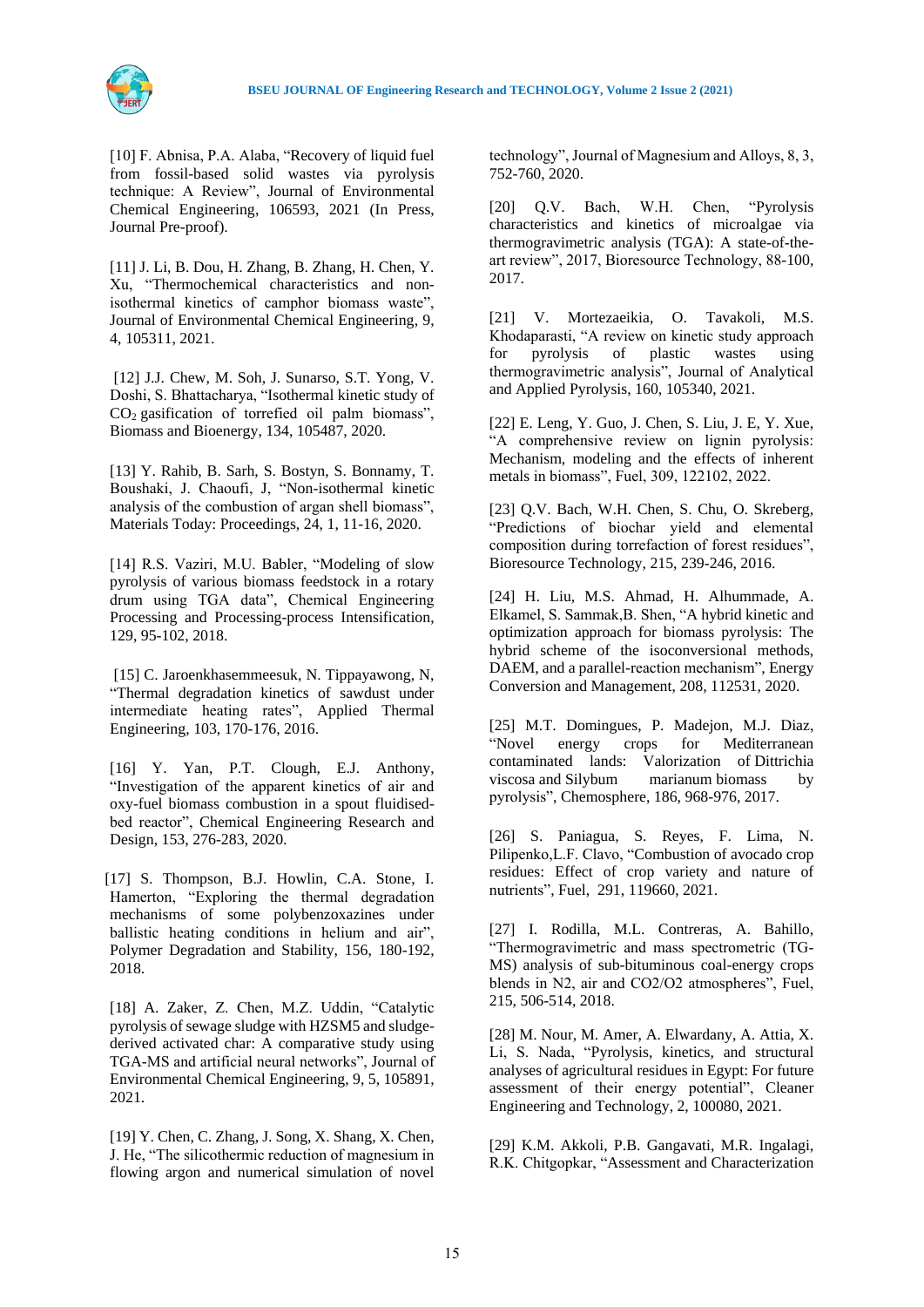



[of Agricultural Residues"](https://www.sciencedirect.com/science/article/pii/S2214785318311817), Materials Today: Procceedings, 5, 9, 3, 17548-17552, 2018.

[30] A. Kanca, "Investigation on pyrolysis and combustion characteristics of low quality lignite, cotton waste, and their blends by TGA-FTIR", Fuel, 263, 116517, 2020.

[31] A. Coats, J.P. Redfern, "Kinetic parameters from thermogravimetric data", Nature, 201, 68, 1964.

[32] R. Xiao, W. Yang, X. Cong, K. Dong, J. Xu, D. Wang, X. Yang, "Thermogravimetric analysis and reaction kinetics of lignocellulosic biomass pyrolysis", Energy, 201, 117537, 2020.

[33] Y.H. Khraisha, I.M. Shabib, "Thermal analysis of shale oil using thermogravimetry and differential scanning calorimetry", Energy Conversion and Management, 43, 2, 229-239, 2002.

[34] M. Wang, X. Pan, Y. Xia, A. Zhu, Y. Wu, C. Fu, P. Zhang, J. Zhao, J. Li, J. Fu, "Effect of dewatering conditioners on pollutants with nitrogen, sulfur, and chlorine releasing characteristics during sewage sludge pyrolysis", Fuel, 307, 121834, 2022.

[35] S. Huang, J. Qin, T. Chen, C. Yi, S. Zhang, Z. Zhou, N. Zhou, "Co-pyrolysis of different torrefied Chinese herb residues and low-density polyethylene: Kinetic and products distribution", [Science of The](https://www.sciencedirect.com/science/journal/00489697) [Total Environment,](https://www.sciencedirect.com/science/journal/00489697) 802, 149752, 2022.

[36] H. Sattar, I. Muzaffar, S. Munir, "Thermal and kinetic study of rice husk, corn cobs, peanut crust and Khushab coal under inert  $(N_2)$  and oxidative (dry air) atmospheres", Renewable Energy, 149, 794- 805, 2020.

[37] J.K. Singh, T. Patil, D. Pandey, S.P. Tekade, A.N. Sawarkar, "Co-pyrolysis of petroleum coke and banana leaves biomass: Kinetics, reaction mechanism, and thermodynamic analysis", [Journal](https://www.sciencedirect.com/science/journal/03014797) [of Environmental Management,](https://www.sciencedirect.com/science/journal/03014797) 301, 113854, 2022. [38] H.P. Nath, B.J. Dutta, D. Kalita, B.K. Saikia, N. Saikia, "Evaluation of the effect of high sulfur subbituminous coal on the devolatilization of biomass residue by using model free, model fitting and combined kinetic methods", Fuel Part B, 122235, 2021.

[39] K. Phuakpunk, B. Chalermsinsuwan, S. Assabumrungrat, "Pyrolysis kinetic parameters investigation of single and tri-component biomass: Models fitting via comparative model-free methods", Renewable Energy, 182, 494-507, 2022.

[40] S. Ali, S.A. Hussain, M.Z.M. Tohir, A.A. Nuruddin, "Investigation of kinetic decomposition characteristics of Malaysian wood species using Coats and Redfern (CR) method", Materials Today: Proceedings, Part 1, 42, 178-185, 2021.

[41] Z. Xia, H. Yang, J. Sun, Z. Zhou,J. Wang, Y. Zhang, "Co-pyrolysis of waste polyvinyl chloride and oil-based drilling cuttings: Pyrolysis process and product characteristics analysis", Journal of Cleaner Production, 318, 128521, 2021.

[42] B. Castells, I. Amez, L. Medic, J.G. Torrent, "Torrefaction influence on combustion kinetics of Malaysian oil palm wastes", Fuel Processing Technology, 218, 106843, 2021.

[43] De M.V. Velden, J. Baeyens, A. Brems, B. Janssens, R. Dewil, "Fundamentals, kinetics and endothermicity of the biomass pyrolysis reaction", Renewable Energy, 35, 232-42, 2010.

[44] M. Radojevic, B. Jankovic,D. Stojilijkovic, V. Jovanovic, I. Cekovic, M. Manic, M, "Improved TGA-MS measurements for evolved gas analysis (EGA) during pyrolysis process of various biomass feedstocks. Syngas energy balance determination", Thermochimica Acta, 699, 178912, 2021.

[45] M. Arif, Y. Li, M.M. El-Dalatony, C. Zhang, X. Li, S. Salama, "A complete characterization of microalgal biomass through FTIR/TGA/CHNS analysis: An approach for biofuel generation and nutrients removal", Renewable Energy, 163, 1973- 1982, 2021.

[46] J. Wang, B. Shen, D. Kang, P. Yuan, C. Wu, "Investigate the interactions between biomass components during pyrolysis using in-situ DRIFTS and TGA", Chemical Engineering Science, 195, 767-776, 2019.

[47] A. Fernandez, J. Soria, R. Rodriguez, J. Baeyens, G. Mazza, G, "Macro-TGA steam-assisted gasification of lignocellulosic wastes", [Journal of](https://www.sciencedirect.com/science/journal/03014797) [Environmental Management,](https://www.sciencedirect.com/science/journal/03014797) 233, 626-635, 2019.

[48] R. Moreira, F. Bimbela, N.G. Lalaguna, J.L. Sanchez, A. Portugal, A, "Clean syngas production by gasification of lignocellulosic char: State of the art and future prospects", Journal of Industrial and Engineering Chemistry, 101, 1-20, 2021

[49] K.G. Mansaray, A.E. Ghaly, "Thermal degradation of rice husks in nitrogen atmosphere", Bioresource Technology, 65, 1-2, 13-20, 1998.